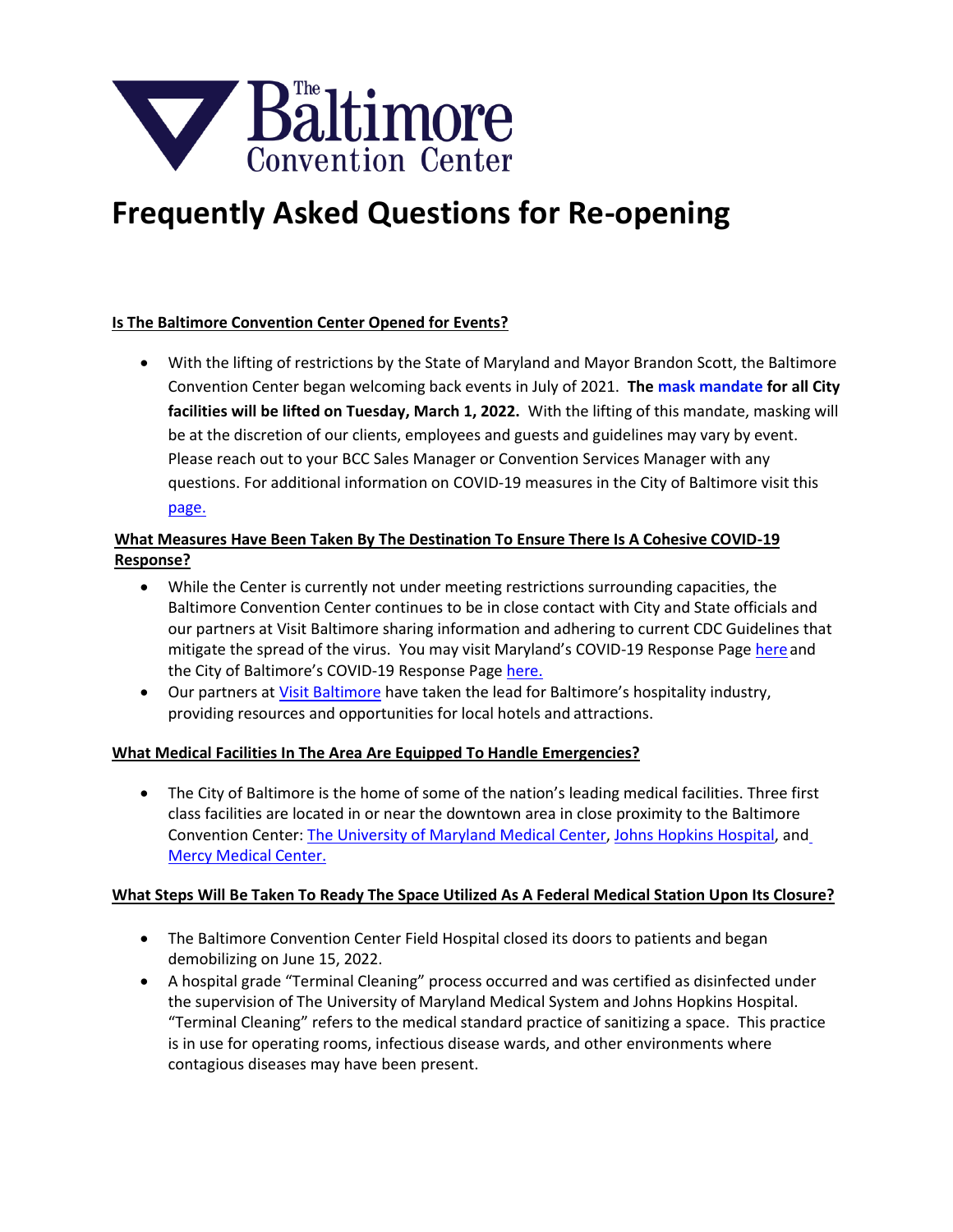## **What New Sanitation Measures Are Being Taken By The Baltimore Convention Center?**

## **The Baltimore Convention Center has implemented the following sanitation measures for the re-opening of our facility, each with the health and safety of our guests in mind:**

- The Baltimore Convention Center received [a GBAC STAR](https://gbac.issa.com/issa-gbac-star-facility-accreditation/) $km$  accreditation for facilities in September of 2020. Our ongoing commitment to training and education includes certification of more than 60 employees as Certified Custodial Technicians through ISSA, the Worldwide Cleaning Industry Association.
- We have more than doubled our sanitizing availability throughout the facility. Our lobbies, public spaces, and other high traffic areas are equipped with stations offering both hand gel and disinfecting wipes.
- Our hand sanitizers are made with 70% ethanol germicidal efficacy, 10% higher than the FDA recommendations.
- Employees responsible for cleaning and sanitizing the building are undergoing training and certification through the [ISSA- Clean Management Institute Certified Custodial Technician](https://www.issa.com/certification-standards/cleaning-management-institute/custodial-training/custodial-technician-training-program) [Program.](https://www.issa.com/certification-standards/cleaning-management-institute/custodial-training/custodial-technician-training-program)
- High touch points in public spaces, including doorknobs, elevator controls, escalator rails, and restrooms are cleaned and sanitized on a more frequent, ongoing, basis.
- Electrostatic sprayers have been put into use for sanitizing the facility and we continue to explore the best methods and equipment available.
- Our catering partner **Sodexo Live!** has also made a significant investment in the safety of their service including the following:
	- $\circ$  All new point-of-sale cash registers to give customers the option of a touchless transaction. These POS systems will be available at every outlet and will include capabilities for Google Pay, Apple Pay and Samsung Pay with tap to pay technology. Receipt options will be available via text or e-mail.
	- o Barriers at all concessions have been installed
	- o Touchless coffee urns are available for coffee breaks.
	- $\circ$  Auto-fill bottle water fountains have been installed throughout the facility near restrooms for easy access.
- Our preferred audio/visual partners at **Projection** have created a detailed information guide that explains their safety and cleanliness guidelines and procedures for handling equipment. You can find that information here.

## **What Measures Are Being Taken Regarding Air Quality?**

- We improved our indoor air quality by increasing the volume of outdoor air we bring into the facility.
- Bi-polar ionization devices were installed in our air handling units to breakdown and eliminate volatile organic compounds (VOC's) within the facility.
- To ensure the cleanest air quality possible, all air handlers are being upgraded with MERV-16 hospital grade air filters for the highest level of particulate capture.

## **What Measures Are Being Taken To Monitor The Health Of Your Staff?**

- The Baltimore Convention Center is taking the lead from the City of Baltimore and the State of Maryland to ensure that our workplace is in compliance with the most recent social distancing guidelines.
- Before starting work for the day, every employee is required to have their temperature taken and be screened using the Emocha App. Emocha uses short, virtual check-ins to identify, track, and manage COVID-19 symptoms of employees to enable an effective return-to-work strategy. Any employee showing signs of possible exposure are sent home or are required to not come into work if utilizing the app prior coming on site. Employees on duty are equipped with masks, gloves, and other personal protection equipment necessary to perform their tasks.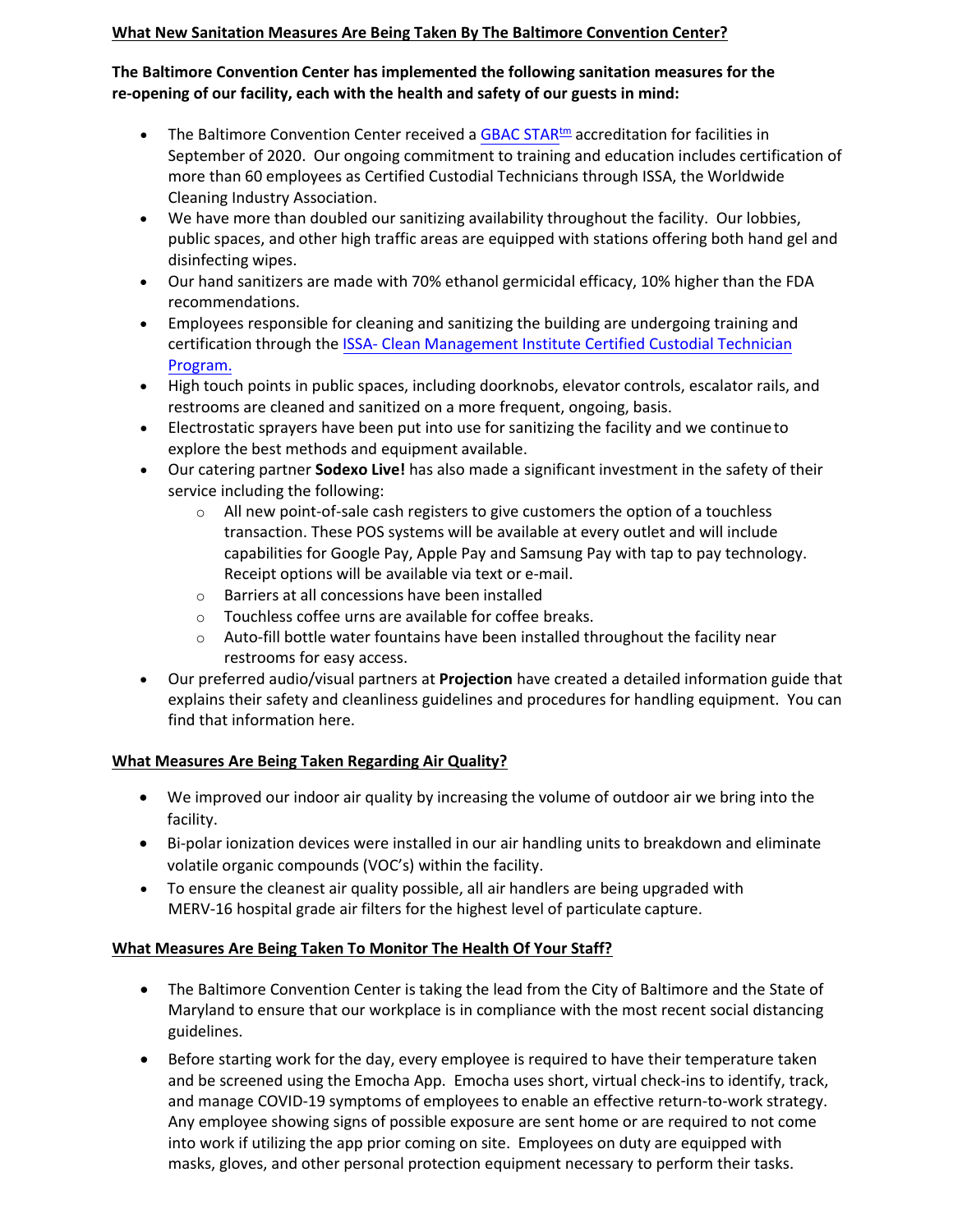# **How Will Movement Be Monitored Inside The Facility To Ensure Social Distancing Measures Are Being Followed?**

• While we are no longer under restrictions we are working closely with each client to craft a plan for their event that addresses any concerns for healthy and safe meetings. Those plans may include but are not limited to plans for movement, traffic flow, and meeting layouts that promote social distancing according to the specific needs of the client.

## **Is the Baltimore Convention Center Offering Discounts for Meetings That Take Place In-Person and If additional Space is Needed for Social Distancing, Will Pricing Differ?**

- The Baltimore Convention Center is committed to ensuring our clients are able to hold a successful event, conference, tradeshow or convention. Our Sales Managers will work with you to re-evaluate discounts offered and space needed at no or reduced price whenever possible based on revised attendance numbers and exhibitor participation.
- The Center will make every effort to extend additional space to accommodate social distancing practices. This includes exhibit halls, meeting rooms, Ballroom areas and pre-function space that may be needed. Please direct all questions to your Center Sales Manager for availability.

#### **Are In-Person Site Visits Currently Taking Place?**

• The Center is currently offering both in-person and virtual site tours of our space. Please contact your Sales Manager or Convention Services Manager to schedule this

#### **What Are the Protocols For On-site Visits?**

#### **All visitors will be required to follow the below protocols while in the building:**

- **Health Check Questionnaire:** All employees, contractors and visitors entering the Baltimore Convention Center are required to complete a Health Check Questionnaire designed to detect any signs of COVID-19 symptoms or exposure. This questionnaire includes temperature screening. If you have recently been exposed to someone with the virus or show symptoms or have a fever, please reschedule your visit for a more appropriate time.
- **Face Coverings**: Face coverings may be worn at your discretion. Guidelines may vary by event. Please discuss with your BCC Sales Manager or Convention Services Manager.
- **Parking:** We will make every effort to accommodate your parking needs. We will provide you with the location and directions. We will require vehicle information prior to your arrival (make, model, tag number) and we will prepare a parking pass for you.
- **Public Safety:** The Public Safety entrance is being used for our site visits. Upon entry you will be asked to take the Health Check Questionnaire. After the questionnaire is completed we will begin walking the space. There are hand-sanitizing stations throughout the building for your convenience.

## **Is There a Limit to the Number of People Who Can be Included in the Visit?**

• Yes, please limit the number of site participants to ensure social distancing is possible. Attendance will be limited to 10 people or less, which also includes the Center and Visit Baltimore staff members.